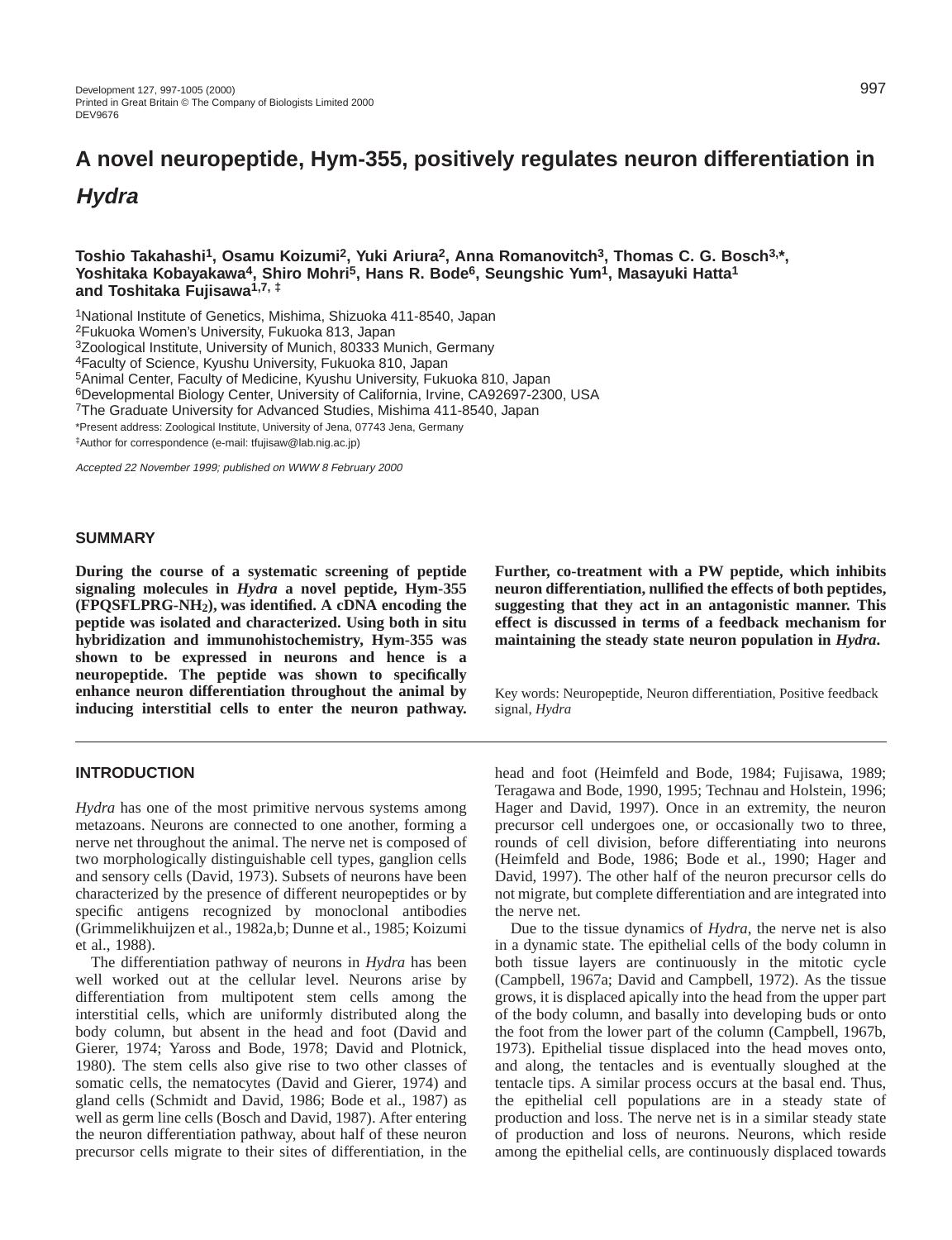an extremity, and are eventually lost along with their epithelial neighbors. To balance this loss, neurons arise continuously by differentiation from the stem cells of the interstitial cell lineage all along the body column (David and Gierer, 1974). In this way the nerve net is maintained (Bode et al., 1990)

The mechanisms underlying this steady state are unknown. However, there is some data suggesting the involvement of a feedback mechanism to maintain the homeostasis of the neuron population (Yaross and Bode, 1978; Sugiyama and Fujisawa, 1979; Bosch et al., 1991). For example, when the tissue of the body column is devoid of neurons, the rate of neuron differentiation is higher than in normal tissue (Bosch et al., 1991).

Although the mechanisms for maintaining the steady state of nerve net are not understood, a few of the molecules involved have been identified. One, the head activator, which stimulates neuron differentiation and cell proliferation has been known for a long time (Schaller, 1976a,b; Schaller and Bodenmueller, 1981). Recently, we have initiated a systematic effort to isolate peptide signaling molecules from *Hydra* (Takahashi et al., 1997). As part of this effort, we have identified a group of peptides, the PW family, which inhibit neuron differentiation (Takahashi et al., 1997). The PW family consists of four members which share a common L(I)PW motif at the C terminus (Takahashi et al., 1997). In the present study we have identified a novel neuropeptide, Hym-355, which enhances neuron differentiation. Here, we describe the isolation and characterization of the peptide and the gene encoding the peptide as well as an analysis of its role in neuron differentiation. Finally we will propose that this peptide is a positive signal involved in a feedback mechanism for maintaining the homeostasis of a neuron population in a steady state.

# **MATERIALS AND METHODS**

#### **Animals and culture conditions**

The 105 strain of *Hydra magnipapillata* was used for most experiments, and cultured as described previously (Sugiyama and Fujisawa, 1977). For some experiments 'epithelial *Hydra*', which are devoid of all cells of the interstitial cell lineage except for gland cells (Marcum and Campbell, 1978; Sugiyama and Fujisawa, 1978) and which have been maintained by hand feeding for more than 4 years, were used.

#### **Extraction and purification of Hym-355**

Extraction and non-targeted purification of *Hydra* peptides was carried out as described previously with small modifications (Takahashi et al., 1997). About 150 g of frozen *Hydra* tissue was boiled in 1.5 l of 5% acetic acid for 5 minutes and homogenized. The homogenate was centrifuged at 16,000 *g* for 40 minutes at 4°C and the precipitate was homogenized and centrifuged again. The first and second supernatants were pooled and concentrated by rotary evaporation. To this solution, 1/10 volume of 1 N HCl was added, mixed and centrifuged as described above. The supernatant containing peptides was applied to C-18 cartridges (Mega Bond-Elut, Varian). After washing the cartridges with 10% methanol, the retained material was eluted with 60% methanol. The eluent (RM60) was then fractionated in a C-18 reverse-phase HPLC column (ODP-50, Asahipak; 6 mm  $\times$  250 mm) with a linear gradient of 0%-50% acetonitrile (ACN) in 0.1% trifluoroacetic acid (TFA) (pH 2.2) at a flow rate of 1 ml/minute (Fig. 1A). The chromatography was monitored at 220 nm. The fractions eluted between 5% and 37% ACN



**Fig. 1.** Five steps in the purification of Hym-355. (A) Step 1: C-18 reverse-phase HPLC. The fractions were divided into 15 groups, as indicated on the elution profile. (B) Step 2: cation-exchange HPLC of group 8 from A. The fraction indicated by the bar was subjected to further purification. (C) Step 3: C-18 reverse-phase HPLC. The peak indicated with the arrow was used in the next step. (D) Step 4: HPLC with an isocratic elution of 20% ACN. (E) Step 5: HPLC with an isocratic elution of 21% ACN. See the text for details.

were divided into 15 groups. Group 8, eluted at approximately 20% ACN, was selected and peptides present in this group were systematically purified.

Hym-355, which was present in group 8, was purified using HPLC in the following steps. Cation-exchange HPLC (SP-5PW, Tosoh; 7.5  $mm \times 75$  mm) was carried out with a 70-minute linear gradient of 0-0.7 M NaCl in 10 mM phosphate buffer (PB) (pH 7.2) at a flow rate of 0.5 ml/minute (Fig. 1B). The fractions eluted at about 0.25 M NaCl were subsequently subjected to C-18 reverse-phase HPLC (ODS-80TM, Tosoh; 4.6 mm  $\times$  150 mm) with a 75-minute linear gradient of 15%-30% ACN in 0.1% TFA at a flow rate of 0.5 ml/minute (Fig. 1C). The fractions eluted at around 20% ACN were subjected to the next HPLC (ODS-80TM) with an isocratic elution of 20% ACN at a flow rate of 0.3 ml/minute (Fig. 1D). Finally, the fraction was purified as a single peak (Hym-355) on the same column with an isocratic elution of 21% ACN in 0.1% TFA (Fig. 1E).

## **Structure analysis and peptide synthesis**

The amino acid sequence of Hym-355 was determined with an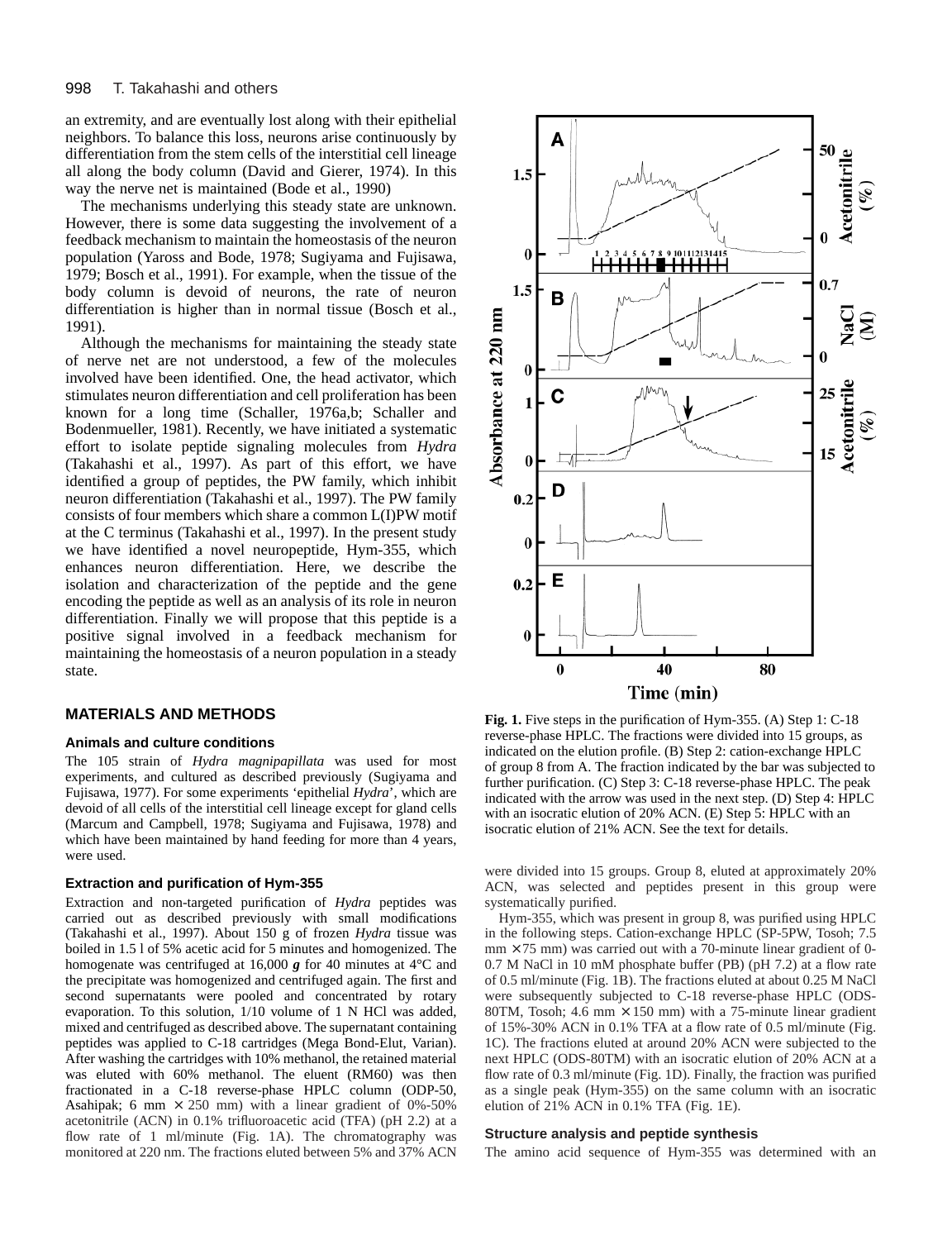automated gas-phase sequencer (PPSQ-10, Shimadzu). Peptides were synthesized using a standard solid-phase method (PSSM-8, Shimadzu), followed by TFA-anisol cleavage and HPLC purification. The structure of each synthetic peptide was confirmed with amino acid sequencing and HPLC analyses.

#### **Isolation of the gene encoding the peptide Hym-355**

A nested 3′RACE method was used to isolated a cDNA encoding Hym-355. Total RNA was extracted from polyps starved for 48 hours with an AGPC method (Chomczynski and Sacchi, 1987). This RNA was used as a template for first strand cDNA synthesis together with an oligo-dT primer anchored with an M13 sequence (5′-CAGCAC-TGACCCTTTTGT15-3′) and AMV reverse transcriptase (Boehringer Mannheim). The M13 sequence was used as a downstream primer in the next two PCRs. The first PCR was carried out using the first strand cDNA, a degenerate primer (Primer-1: 5′-TTTCCNCAAT-CNTTTCTNCC-3′, which corresponds to amino acids 1-7 of Hym-355), a downstream primer and *Taq* DNA polymerase (Boehringer Mannheim) for 30 cycles of 94°C for 30 seconds, 60°C for 30 seconds and 72°C for 2 minutes. For the second PCR, another degenerate primer (Primer-2:  $5'$ -CA(A/G)TCNTT(C/T)(C/T)-TNCCN-3′, corresponding to amino acids 3-9), a downstream primer and one tenth of the first PCR mixture as a template were used. The amplified DNA was separated on a 1.5% agarose gel and three DNA fragments between 120 and 280 bp were detected. All fragments were isolated and purified using a GENECLEAN II (BIO 101) and cloned into the pCR 2.1 plasmid (Invitrogen). After sequencing the clones, one of the bands was shown to contain cDNA that encoded the Hym-355 precursor. This cDNA was used to screen a *Hydra* cDNA library constructed in Uni-ZAPII (Stratagene) (Yum et al., 1998a).  $3.6 \times 10^5$ clones were screened, yielding a single clone that contained a fulllength cDNA.

#### **Northern blot analysis**

Poly $(A)$ <sup>+</sup> RNA (3 µg) was fractionated on a formaldehyde-agarose gel and blotted to Hybond  $N^+$  nylon membrane (Amersham). The cDNA insert of the positive clone was labeled with  $[\alpha^{-32}P]dCTP$ (Amersham) by using a random primer labeling kit (Takara), and hybridized to the blot according to standard procedures (Sambrook et al., 1988). The membrane was exposed overnight to an imaging plate and the image was analyzed with BAS-2000 (Fuji film).

#### **In situ hybridization**

Digoxygenin (DIG)-labeled antisense and sense riboprobes were prepared using the full-length cDNA containing a Hym-355 precursor sequence according to the manufacturer's method (Boehringer Mannheim). Whole-mount in situ hybridization was carried out as described by Grens et al. (1996).

## **Antibody production and determination of antibody specificity**

An antiserum against the amidate peptide, Hym-355 (FPQSFLPRGa  $=$  FPQSFLPRG-NH<sub>2</sub>), was produced using the procedure described by Yum et al. (1998b) with two modifications. (1) A synthetic peptide of Cys-Hym-355 (CFPQSFLPRGa) was conjugated to keyhole limpet hemocyanin (KLH) via succinimidyl m-maleimidebenzoate (MBS; Peerters et al., 1989). (2) Japanese White rabbits were used for immunization.

Competitive ELISA was carried out to examine the specificity of anti-Hym-355 antibody according to Yum et al. (1998b). The competitor peptides used were Cys-Hym-355, Hym-355, SFLPRGa, FLPRGa, LPRGa, PRGa, RGa, a non-amidated version of Hym-355 (FPQSFLPRG) and an unrelated amidated peptide, Hym-54 (GPMTGLWa) (Takahashi et al., 1997). The first five peptides competed strongly with the immobilized Cys-Hym-355 peptide, and all to a similar degree. The rest of peptides exhibited essentially no competition. Thus, the anti-Hym-355 antibody specifically recognized LPRGa.

## **Immunohistochemistry**

For tissue localization of Hym-355, indirect immunofluorescence staining was carried out using the anti-Hym-355 antiserum (1/1000 dilution) on whole mounts of *Hydra*. Animals were fixed with 10% neutral buffered formalin (Wako Chemical, Japan) for 30 minutes at room temperature. Binding of the antiserum was visualized with biotinylated anti-rabbit Igs (Amersham, 1/100 dilution) and fluorescein isothiocyanate (FITC)-conjugated to streptavidin (Amersham, 1/25 dilution).

Indirect immunofluorescence staining with the NV1 monoclonal antibody was carried out as described by Hobmayer et al. (1990) on newly detached polyps, and analyzed with a confocal microscope. Briefly, the procedure was following. Animals were fixed with Lavdowsky's fixative (ethanol:formalin:acetic acid:water, 50:10:4:40) overnight at 4°C. After washing in PBS/0.1% BSA /0.02% NaN3 for 30 minutes, animals were incubated in 50 ml of the monoclonal antibody, NV1, for 12 hours. They were then further incubated for 6 hours in 50 ml of FITC-conjugated goat anti-mouse immunoglobulin IgG/IgM (TAGO, California) diluted 1/20 in PBS/BSA/NaN3 for 2 hours. Animals were then washed in PBS and mounted in buffered glycerin.

#### **Biological assays**

Cell proliferation, cell differentiation and myoactivity assays were carried out as described previously (Takahashi et al., 1997; Yum et al., 1998b). Briefly, the cell proliferation analysis was as follows. 10 young polyps detached from parents during the previous 24 hours (stage I polyps) were incubated with Hym-355 ( $10^{-6}$  M) for 48 hours. The peptide solution was renewed once at 24 hours. They were pulselabeled with 2 mM BrdU (Sigma) for 1 hour from hour 47 to hour 48 of the peptide treatment, and then immediately macerated into a suspension of single cells (David, 1973) to score for labeled cells. The cell types of the macerated cells were readily identified by their morphology as described by David (1973).

To assay cell differentiation, 10 stage-I polyps were pulse-labeled for 1 hour with 2 mM BrdU (Sigma) in the presence of Hym-355 (10<sup>−</sup>  $6$  M). Thereafter, the gastric cavity was flushed thoroughly with the culture solution, and the animals were transferred to fresh culture solution containing the same concentration of Hym-355. 24 hours later, the peptide solution was replaced with a freshly prepared one. At various times after labeling, samples of polyps were macerated into a solution of single cells, and the fraction of BrdU-labeled cells for each of four cell types was determined as described previously (Takahashi et al., 1997). The four types of cells were epithelial cells, single and pairs of large interstitial cells, dividing nematoblasts (nests of four interstitial cells) and nerve cells (David, 1973). Control animals were processed similarly except for the peptide treatment.

The rate of head or foot regeneration was examined as follows. For head regeneration, the upper one quarter of a stage-I polyp was removed and the animal allowed to regenerate in the presence or absence of Hym-355 (10−<sup>6</sup> M). The number of tentacles produced was a measure of head regeneration. For foot regeneration, the lowest quarter of the body column was removed and the regeneration of the foot assayed in terms of the ability to trap air bubbles.

# **RESULTS**

# **Isolation of the Hym-355 peptide and determination of its structure**

Peptides were extracted from 150 g of *Hydra* tissue and purified with a series of HPLC as described in Materials and Methods. Fig. 1 shows the elution profile of each purification step. After 5 steps of purification a single peak designated as Hym-355 was obtained (Fig. 1E).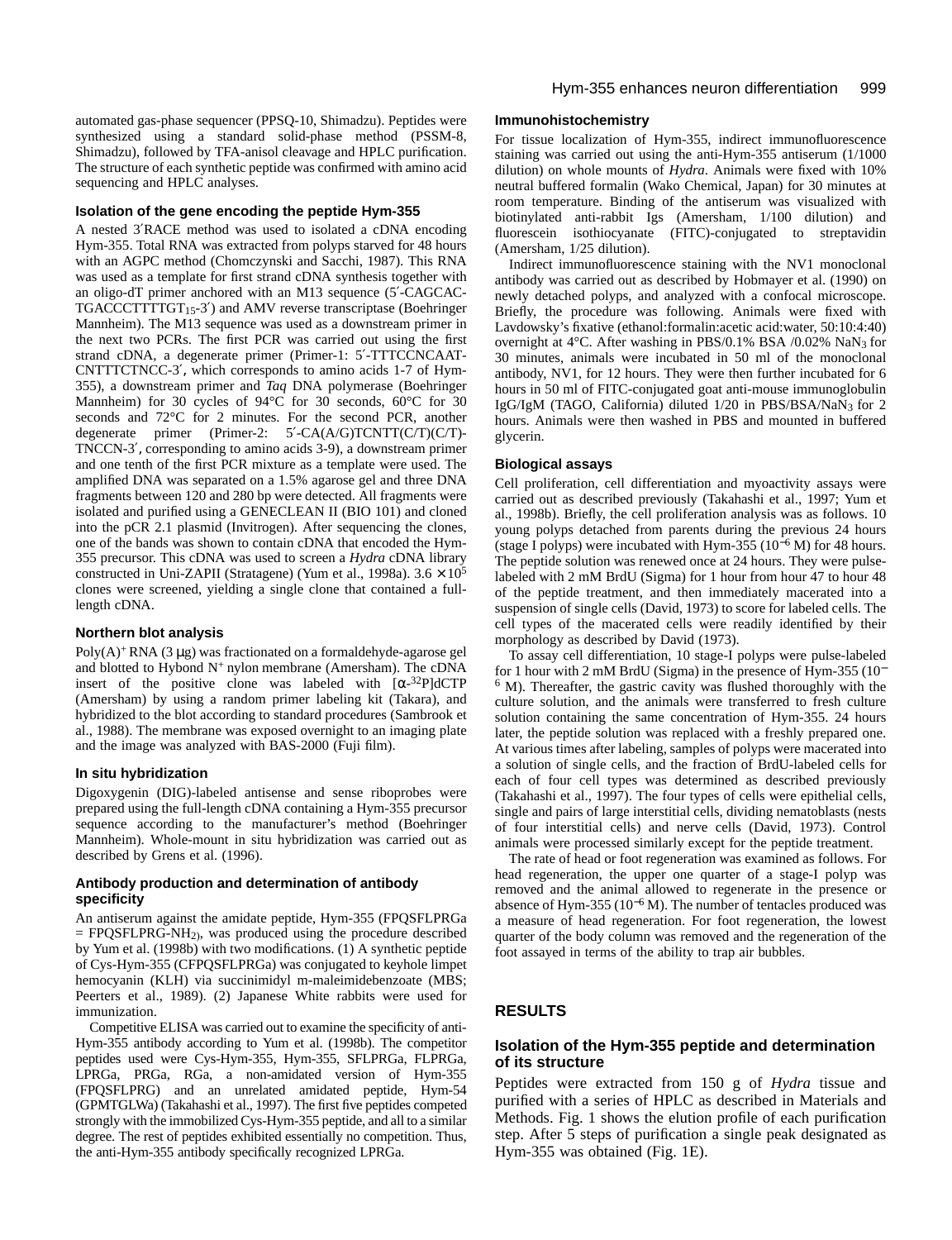## 1000 T. Takahashi and others

|         |            |                                                      |             |            |                         |         |             |             |            |            | <b>TTCGGCACGAGC</b>                         |            | 12  |
|---------|------------|------------------------------------------------------|-------------|------------|-------------------------|---------|-------------|-------------|------------|------------|---------------------------------------------|------------|-----|
|         |            | GGCACGAGGCAAGTACAAGTCAAAGCAAACATACACACATACAAAAAATAAA |             |            |                         |         |             |             |            |            |                                             |            | 63  |
| ATG.    | ጥጥር፥       |                                                      |             |            |                         |         |             |             |            |            | TCT TTA ACA GTT GCA ACG CTT CTT CTT ATA ACA |            | 102 |
| м       | L          | s                                                    | L           | т          | v                       | А       | т           | L           | L          | L          | I                                           | т          | 13  |
|         | ATT        | GTG                                                  | ATG         |            | GCC ATG                 | CCT     | AAC         | CGT         | GAT        | GCT        | ACT                                         | GAC        | 141 |
| s       | I          | v                                                    | М           | А          | м                       | P       | N           | R           | D          | А          | т                                           | D          | 26  |
| TCA     | AAT        |                                                      | GAA AGC GAC |            | ATT                     |         | TTA AAT ATT |             | <b>CTG</b> | GAC        | GAG                                         | <b>TAC</b> | 180 |
| s       | N          | Е                                                    | s           | D          | I                       | L       | N           | I           | L          | D          | Е                                           | Y          | 39  |
|         | <b>CTA</b> | AAG                                                  | <b>GTT</b>  | <b>GCT</b> | GAG                     | ATG     | ACT         | GCG         | AAC        | GAA        | <b>GCT</b>                                  | AAA        | 219 |
| т       | v          | ĸ                                                    | v           | А          | Е                       | м       | т           | A           | N          | E.         | A                                           | к          | 52  |
|         | <b>CTT</b> | አል ጦ                                                 | <b>GAT</b>  | <b>GTT</b> |                         | AGA AAT |             | TAC TAC     | AAT        | <b>GAT</b> | AGA                                         | AGC        | 258 |
| т       | L          | N                                                    | D           | v          | R                       | N       | Y           | Y           | N          | ת          | R                                           | s          | 65  |
| TCA     | AAA        | AGC                                                  | TTA         |            | GGA GAG                 | ጥጥጥ     |             | CCC CAA AGC |            | ጥጥጥ        | TTA                                         | CCA        | 297 |
| s       | к          | s                                                    | т.          | G          | Е                       | F       | P           | о           | s          | F          | L                                           | P          | 78  |
|         | GGA        | GGC                                                  |             |            | AAA AGA GAT GCA CGC CCT |         |             |             | <b>CGA</b> | GCC        |                                             | GGA AAA    | 336 |
| R       | G          | G                                                    | к           | R          | D                       | А       | R           | P           | R          | А          | G                                           | ĸ          | 91  |
| $\star$ |            | TAA AAATGTAATTTGATACAAAAAAGGGCAAAGAAGGAATTTATTCGAA   |             |            |                         |         |             |             |            |            |                                             |            | 386 |
|         |            | CAATCTTTATTATTGGTATATGAAATAATTTGTTTATTTGAATATTAAAAA  |             |            |                         |         |             |             |            |            |                                             |            | 437 |

**CAATCTTTATTATTGGTATATGAAATAATTTGTTTATTTGAATATTAAAAA AATAGTTTCTATGTATATATAAAATAAATTAGTCATTTGGCAn 479**

**Fig. 2.** Nucleotide and deduced amino acid sequences of the Hym-355 gene. The predicted signal sequence (von Heijne, 1983) is thinly underlined and the Hym-355 precursor sequence is thickly underlined. Another possible peptide sequence is underlined with a dotted line, and a possible  $poly(A)^+$  additional signal is also underlined. The asterisk indicates a stop codon.

About one fifth of the purified Hym-355 sample was subjected to amino acid sequence analysis, yielding a sequence of FPQSFLPRG. Two forms of the peptide were synthesized: one with a free C terminus and the other with an amidated C terminus. The elution patterns of the two synthetic peptides were compared with the native peptide using reverse-phase and cation exchange HPLC. The peptide with an amidated C terminus eluted at exactly the same position as the native peptide in both types of HPLC, but the one with a free C terminus did not (data not shown). Thus, the sequence of Hym-355 was concluded to be FPQSFLPRGa.

# **Isolation and characterization of the gene encoding Hym-355**

A cDNA encoding Hym-355 was cloned in two steps: nested 3′RACE using primers designed based on the peptide sequence yielded a fragment of the gene that was subsequently used to screen a *Hydra* cDNA library (see Materials and Methods). Fig. 2 shows the cDNA sequence and the deduced amino acid sequence of the precursor protein (DDBJ accession number: AB025945). Since the size of the transcript is about 700 bp long as determined by northern blot analysis (Fig. 3), it appears that the deduced amino acid sequence shown in Fig. 2 represents a full-length precursor protein. The precursor protein contains a possible signal sequence rich in hydrophobic amino acids at the N-terminal region (von Heijne, 1983) (thinly underlined) and one copy of the unprocessed sequence of Hym-355 (thickly underlined). The unprocessed Hym-355 sequence is preceded by glutamic acid at its N terminus, which is one of the processing sites specifically found for Cnidaria (Grimmelikhuijzen et al., 1996). At its C-terminal flanking region there is a dibasic processing site (KR) preceded by glycine, which serves as an amide group donor. At the Cterminal end of the precursor protein, there is an additional putative peptide sequence (dotted underline in Fig. 2). This sequence is preceded by arginine, a normal processing site, and followed by GK, again a normal processing site of basic



amino acid and an amide group donor. Thus, this putative peptide probably has PRAamide in its C terminus.

## **Hym-355 is expressed in neurons**

Expression of the gene encoding Hym-355 was analyzed with in situ hybridization on whole mounts of *Hydra*. As shown in Fig. 4A, the Hym-355 gene was expressed in neurons throughout the body, indicating that Hym-355 is a neuropeptide. Neurons with an intense positive signal are particularly abundant in the tentacles and around the mouth (Fig. 4B) as well as in the peduncle and the basal disk at the bottom of the animal (Fig. 4C). In the body column a smaller number of neurons expressed the gene, and they appeared to be in the ectoderm. No signal was seen when the sense probe was used (data not shown).

To confirm the localization of Hym-355 in neurons, indirect immunofluorescence staining was carried out using an anti-Hym-355 antiserum on whole mounts of *Hydra*. As shown in Fig. 5B (tentacle) and 5C (peduncle), the antibody stained the cell bodies and nerve processes of neurons of the nerve net, but of no other cell type. To further demonstrate that the antibody



**Fig. 4.** Expression of the Hym-355 gene analyzed with in situ hybridization on whole mounts of *Hydra*. (A) Whole animal. (B) Enlargement of the hypostome region as observed from above. (C) Enlargement of the basal disk as seen from below. Bars, 100 mm (A) and 50 mm (B,C).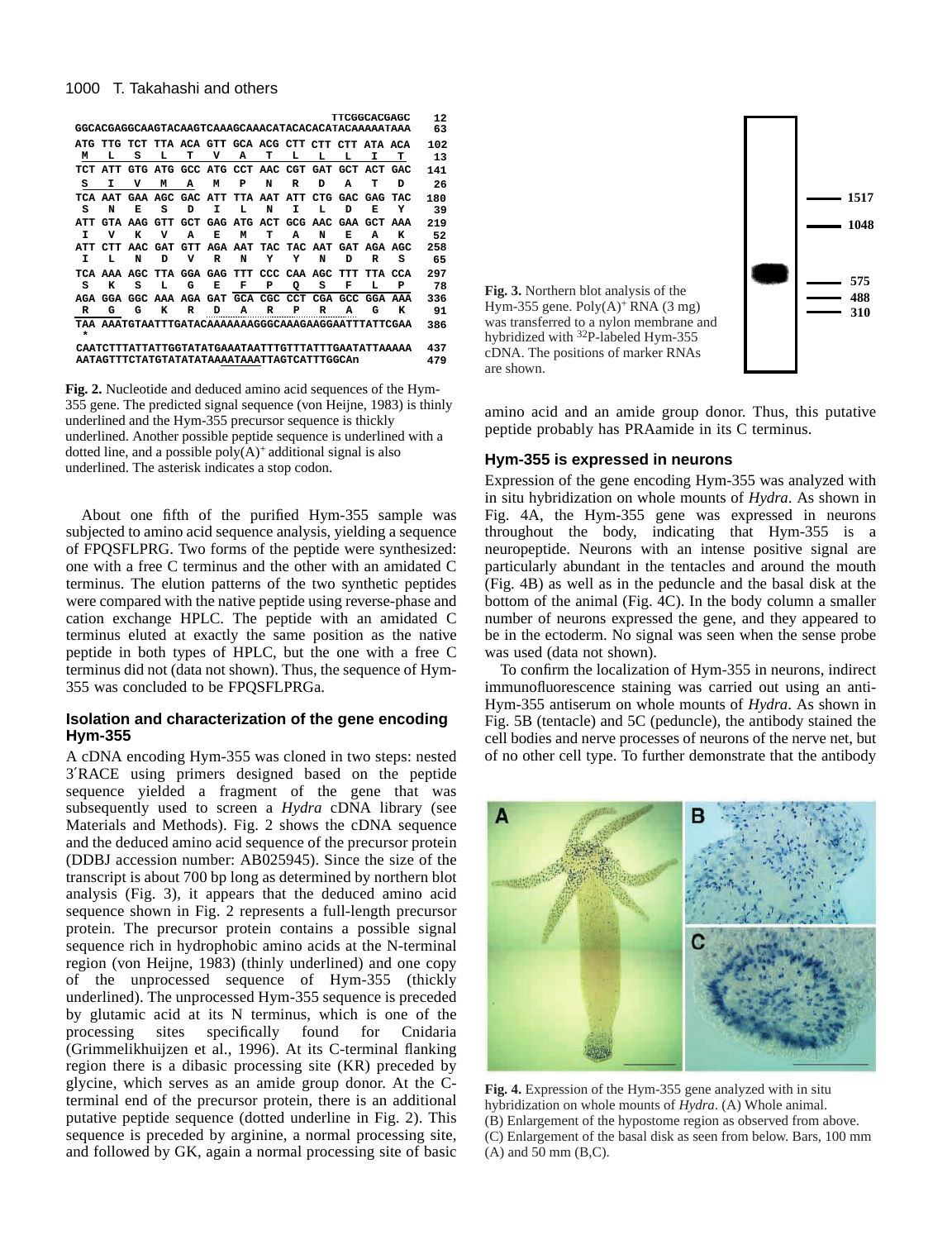

**Fig. 5.** Immunohistochemical staining of a normal polyp by using an anti-Hym-355 antiserum. (A) An illustration of the overall staining pattern. (B) Stained ganglion cells in a part of the tentacle indicated by the square B in A. (C) Stained ganglion cells in the peduncle region within square C in A. Bars, 100 mm.

recognized only neurons, 'epithelial animals', which are *Hydra* devoid of all neurons, were also stained with the antibody. No cells in these animals were stained (data not shown). The regional distribution of labeled neurons (see Fig. 5A) indicates that large numbers of labeled neurons were found in the head and foot regions, but fewer in the body column. This is in agreement with the results obtained with in situ hybridization.

Thus, both the immunolocalization of the Hym-355 peptide and the expression pattern of the Hym-355 gene indicate that the gene is expressed in neurons. In both cases the distribution pattern is similar to the overall regional distribution of neurons in *Hydra* (Bode et al., 1973), although the gene does not appear to be expressed in all neurons.

# **Hym-355 has no effect on muscle contraction, head and foot regeneration, or on cell proliferation**

In order to determine the function of Hym-355, a series of biological assays were carried out (see Materials and Methods). Several peptides are known to affect muscle contraction in *Hydra* and other cnidarians (Takahashi et al., 1997; Yum et al., 1998b; Grimmelikhuijzen et al., 1996). Hym-355 has been shown to weakly promote the contraction of an isolated retractor muscle of the sea anemone, *Anthopleura fuscoviridis* (T. Takahashi et al., unpublished observations), but no effect on muscle contraction in *Hydra* was observed (data not shown). Other peptides such as the head activator and Hym-346 /pedibin have been shown to affect the rate of head regeneration (Schaller, 1973) and foot regeneration (Hoffmeister, 1996; Grens et al., 1999), respectively. Treatment of animals with Hym-355 following head or foot removal indicated that the peptide had no effect on the rate of regeneration of either extremity (data not shown).

Finally, the peptide has no effect on cell proliferation. The epithelial cells of both layers of the body column: the large interstitial cells, which include the multipotent stem cells and the early committed cells of the interstitial cell lineage, and gland cells, although some of them arise from interstitial cells (Schmidt and David, 1986; Bode et al., 1987), are constantly

**Table 1. Effect of Hym-355 on cell proliferation**

| Epithelial<br>cells | Intersitial<br>cells <sup>a</sup> | Nematoblasts<br>$(4s)^b$ | Gland<br>cells                                                          |
|---------------------|-----------------------------------|--------------------------|-------------------------------------------------------------------------|
| $25.5 + 3.2$        | $50.5 + 2.8$                      | $75.3 + 7.4$             | $15.9 + 0.3$<br>$17.4 + 3.9$                                            |
|                     |                                   |                          | Labelling index $(\% )$<br>$54.6 + 3.2$<br>$26.1 + 1.7$<br>$77.9 + 7.7$ |

Values are means  $\pm$  s.d. For each cell type 3 samples of 10 animals each were analyzed for both treated and controls.

<sup>a</sup>Interstitial cells consisted of single and pairs of large interstitial cells. <sup>b</sup>Nematoblasts in a cluster of 4 cells.

in the mitotic cycle (David and Campbell, 1972; Campbell and David, 1974). To determine if the peptide affects their proliferation, animals were treated with Hym-355 for 48 hours and pulse-labelled with BrdU for an hour. Thereafter, the samples were macerated into suspensions of fixed single cells (David, 1973), and analyzed. As shown in Table 1, the peptide had no effect on the labeling index, indicating that it probably has no effect on the cell division rate of these proliferating cell populations.

## **Hym-355 enhances neuron differentiation**

The effects of the peptide on nematocyte and neuron differentiation were examined. Animals were pulse-labeled with BrdU for 1 hour in the presence of the peptide and then chased for 47 hours in the peptide solution. At 48 hours, samples of animals were macerated and analyzed for nematocyte and neuron differentiation.

Interstitial cells entering the nematocyte differentiation pathway undergo 2-5 cell divisions before forming the nematocyst (David and Gierer, 1974). After two divisions, the four resulting interstitial cells form a cluster, termed 4s, which are the first cells that are recognizable as being unique to the nematocyte pathway (David and Gierer, 1974). These clusters arise about 2 days after an interstitial cell enters the nematocyte pathway. Since epithelial cells were unaffected by the Hym-355, the ratio of 4s to epithelial cells is a good measure of the effect of the peptide on nematocyte differentiation. As shown in Table 2, the ratio was the same as for controls, suggesting the peptide did not affect the number of stem cells entering the nematocyte pathway.

In contrast, Hym-355 had a pronounced effect on neuron differentiation. A stem cell entering the neuron pathway undergoes one or more cell divisions and these cells then undergo neuron differentiation (Bode et al., 1990; Hagar and

**Table 2. Effect of Hym-355 on neuron and nematocyte differentiation**

|           |                                       |                   | Ratio to epithelial cells |
|-----------|---------------------------------------|-------------------|---------------------------|
| (M)       | $Hym-355$ Labeling index $(\%)$<br>Nv | 4s                | Nva                       |
| 0         | $20.2 + 3.3$                          | $0.048 + 0.012$   | $0.036 + 0.007$           |
| $10^{-6}$ | $28.7 + 1.7**$                        | $0.047 \pm 0.015$ | $0.050 \pm 0.008*$        |

Values means  $\pm$  s.d. For each cell type and for each type of measurement the sample size was 3-6 of 10 animals each for both treated and controls.

4s, clusters of 4 nematoblasts; Nv, neurons. aRatio of labeled neurons to total epithelial cells.

\*\*Statistically significant difference from control at the 99.9% level and,

\* at the 90% level, Student's *t*-test.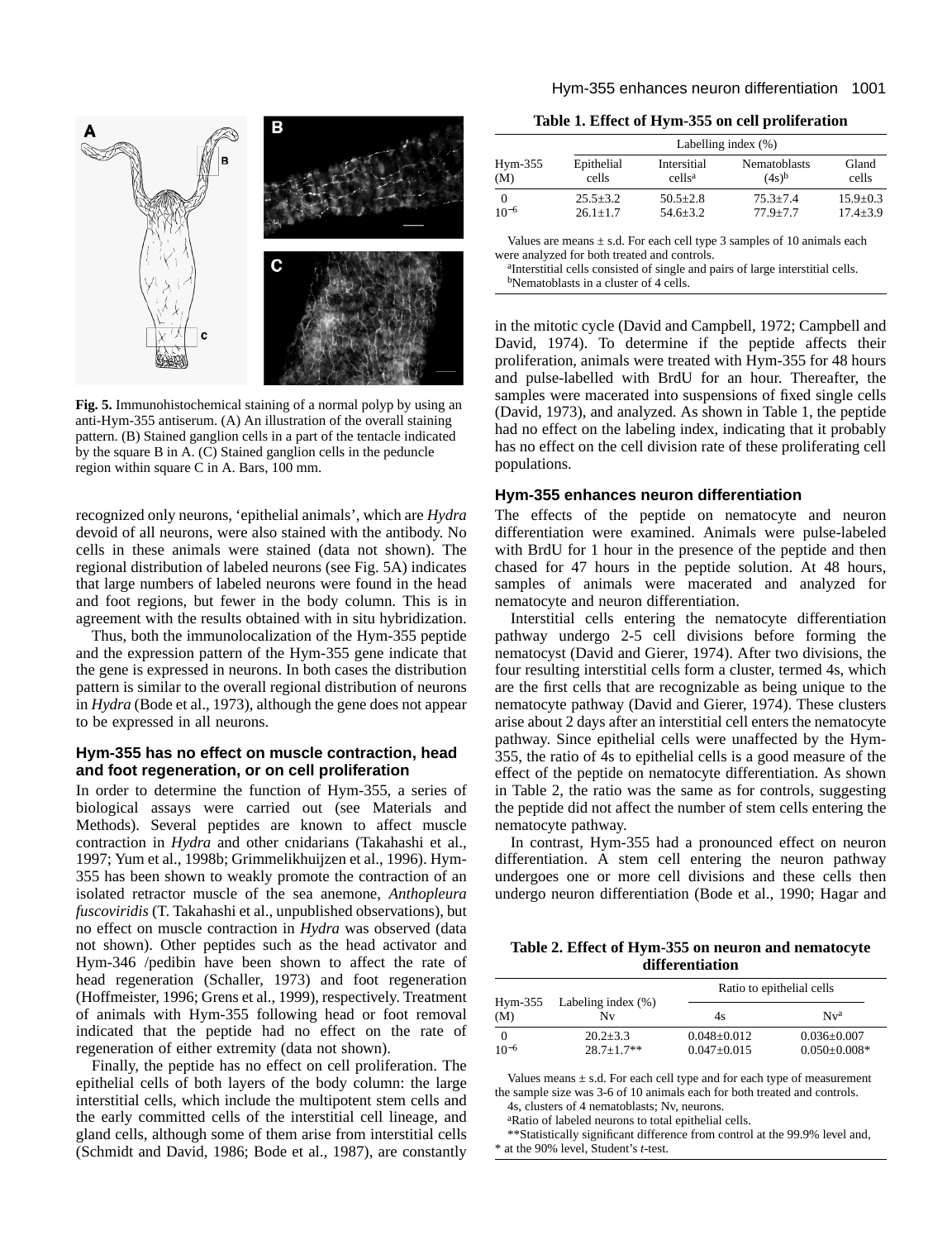

**Fig. 6.** Effect of different concentrations of Hym-355 on the rate of neuron differentiation. 10 animals were used per sample, and each point represents an average of 3-6 independent experiments.

David, 1997). Most of the interstitial cells entering the pathway have traversed it by 48 hours. The results (Table 2) clearly show that treatment with the peptide increased the fraction of labeled neurons, and hence the rate of neuron production (the number of neurons produced by a polyp per unit time) by about 1.5-fold. This is also reflected in the  $1.5\times$  increase in the density of newly formed neurons (labeled neurons/epithelial cells) observed 48 hours (Table 2). Further, the effect of Hym-355 on neuron differentiation was concentration-dependent (Fig. 6).

To gain a more precise understanding as to where in the neuron differentiation pathway, Hym-355 was acting, animals were pulse-labeled for 1 hour with BrdU and chased for 47 hours in the peptide solution. Periodically thereafter the labeling index of the neurons was measured. As shown in Fig. 7, the labeling index rose more rapidly in the treated animals than in controls. Of interest here is that for both controls and peptide-treated animals, the first labeled neurons appeared about 10 hours after labeling. This 10-hour lag is consistent with the time required for completing neuron differentiation from the final S phase as described previously (David and Gierer, 1974; Berking, 1979). Thus, the peptide does not increase the rate of traverse of the final differentiation phase. Instead, it apparently affects early stages of neuron differentiation and increases the rate of neuron differentiation by increasing the number of precursor cells or shortening of the S-phase in differentiation intermediates.

To determine if Hym-355 affects neuron differentiation throughout the animal or, conversely, only in specific regions, the initial experiment was modified. Animals were pulselabeled with BrdU, treated for 48 hours with the peptide, and then divided into four axial regions (1-4) of equal length. The first region included the head, while the fourth region included the foot. The data in Table 3 indicates that Hym-355 affects neuron differentiation throughout the animal.

One last issue addressed was the type of neuron affected by the peptide. Most of the neurons in the nerve net of *Hydra* are ganglion cells (Kinnamon and Westfall, 1981; Westfall et al.,



**Fig. 7.** Effect of Hym-355 on the labeling kinetics of nerve cells. Filled circles represent treated animals, while open circles are controls. 10 animals were used per sample, and each point represents an average of 3-6 independent experiments. Vertical bars represent the standard deviation of the mean. Labeling indices of treated samples at 29 hours and 48 hours, respectively, show statistically significant difference from control at the 99.5% and 99.9% levels by the Student *t*-test.

1983). As these are found throughout the animal, it is highly likely that the measured increase in the rate of neuron differentiation is a reflection of an increased rate of ganglion cell formation. Sensory cells are found primarily in the tentacles and the basal disk (Dunne et al., 1985; Koizumi and Bode, 1991). To determine if the peptide also affected differentiation of sensory neurons, treated animals were assayed with the monoclonal antibody, NV1, which specifically recognizes an antigen of the sensory cells of the tentacles (Hobmayer et al., 1990). As shown in Table 4, with increasing time of treatment with the peptide, the number of NV1<sup>+</sup> neurons increased compared to controls. Hence, the peptide also affects the rate of sensory cell differentation.

# **A PW peptide interferes with the enhancement of neuron differentiation by Hym-355**

The fact that Hym-355 is produced in neurons and also enhances neuron differentiation suggests a positive feedback loop. To maintain the nerve net in steady state one would expect a countervailing influence. This could be provided by the PW peptides, which inhibit neuron differentiation in *Hydra* (Takahashi et al., 1997). It is, therefore, possible that PW

**Table 3. Effect of Hym-355 on neuron differentiation in different body regions**

|                  |               |               | Labeling index $(\%)$ of neurons in body region |               |
|------------------|---------------|---------------|-------------------------------------------------|---------------|
| $Hym-355$<br>(M) | Region 1      | Region 2      | Region 3                                        | Region 4      |
| 0                | $17.8 + 1.1$  | $17.2 + 1.0$  | $10.4 + 3.6$                                    | $14.9 + 1.9$  |
| $10^{-6}$        | $28.8 + 1.5*$ | $24.8 + 4.7*$ | $20.8 + 0.4*$                                   | $19.9 + 1.5*$ |

Each region contains one quarter of the length of the animal. Region 1 includes the head, while region 4 includes the foot.

Values means  $\pm$  s.d. 3 samples of 10 animals each were analyzed for both treated and controls.

\*Statistically significant difference from control at the 99.9% level, Student's *t*-test.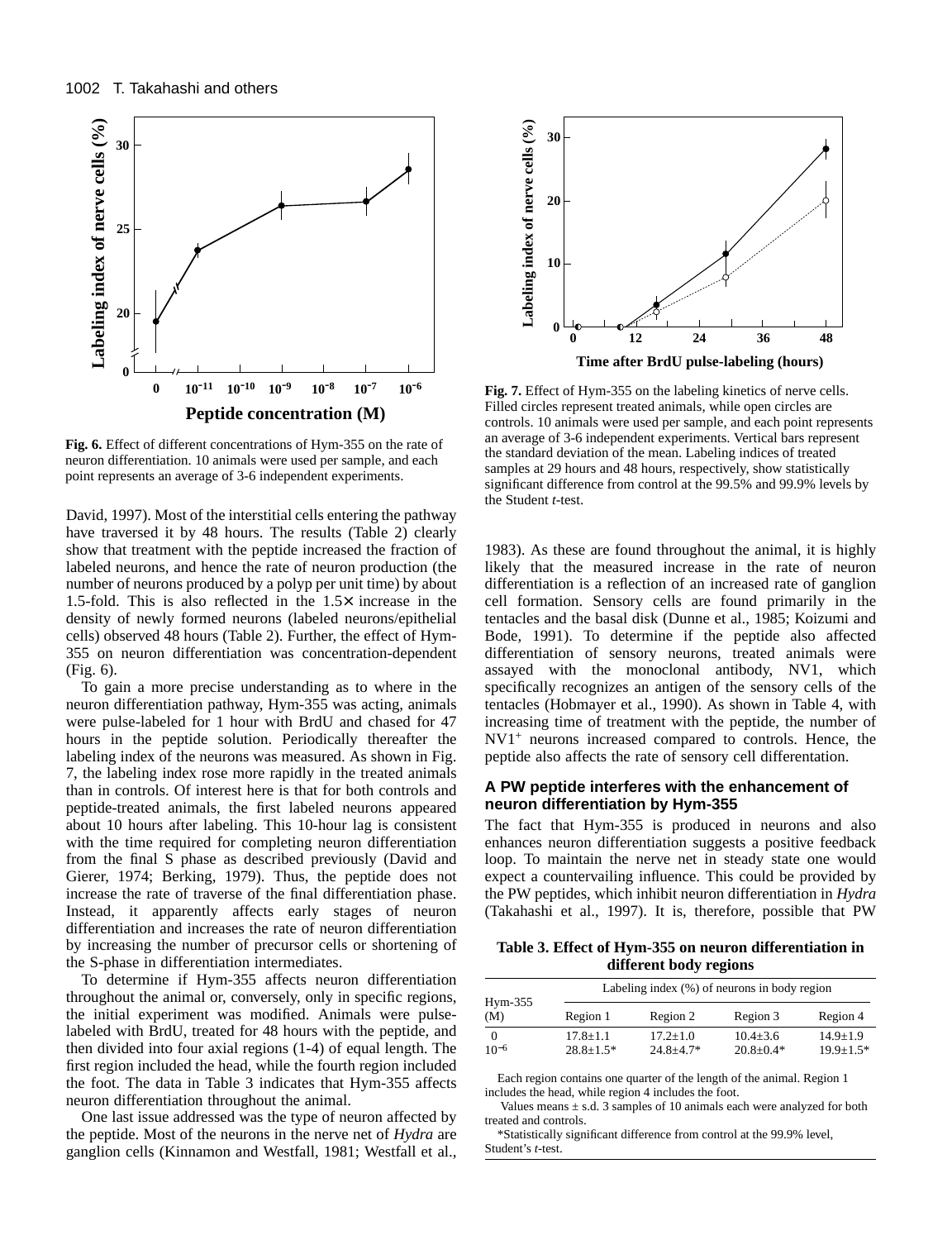| Table 4. Effect of Hym-355 on the differentiation of NV1 <sup>+</sup> |  |
|-----------------------------------------------------------------------|--|
| neurons in the tentacles                                              |  |

| $Hym-355$ |              | Length of treatment (days) |               |  |
|-----------|--------------|----------------------------|---------------|--|
| (M)       |              |                            |               |  |
|           | $356 + 24$   | $359 \pm 20$               | $388 + 50$    |  |
| $10^{-6}$ | $355 \pm 28$ | $426 + 56*$                | $457 \pm 50*$ |  |

Values are number of NVI<sup>+</sup> neurons in the tentacles per polyp (means  $\pm$ s.d.). 10 animals each were used for both treated and controls.

\*Statistically significant difference from the control at the 99.5% level at 4 days and at the 99.0% level at 7 days, Student's *t*-test.

**Table 5. Effect of cotreatment with Hym-355 and Hym-33H on neuron differentiation**

| Peptide                                                   | Labeling index                                                         |
|-----------------------------------------------------------|------------------------------------------------------------------------|
| $(10^{-6}M)$                                              | of neurons $(\%)$                                                      |
| None<br>$Hym-355$<br>$Hym-33H$<br>$Hym-335$<br>$+$ Hm-33H | $17.0 \pm 0.9$<br>$21.9 \pm 2.0*$<br>$13.1 \pm 0.8*$<br>$16.7 \pm 0.7$ |

Values means  $\pm$  s.d. 3 samples of 10 animals each were analyzed for both treated and controls.

\*Statistically significant difference from control at the 99.9% level, Student's *t*-test.

peptides and Hym-355 interact with each other in neuron differentiation. To examine this possibility, polyps were cotreated with Hym-355 and the PW peptide, Hym-33H (AALPW), each at 10−<sup>6</sup> M, and the effect on neuron differentiation was examined as before. As shown in Table 5, Hym-355 increased, while Hym-33H decreased the rate of neuron differentiation as expected. However, treatment with both peptides simultaneously resulted in a control level of neuron differentiation, indicating that the two peptides canceled out each other's effect on neuron differentiation.

# **DISCUSSION**

# **Hym-355 is a neuropeptide involved in neuron differentiation**

The primary structure of Hym-355 was determined as FPQSFLPRGa. Muneoka et al. (1994) have proposed to group the peptides that have a PRXamide sequence at their carboxyl termini as PRXamide peptides. These are further divided into three sub-groups: (1) pheromone biosynthesis activating neuropeptide (PBAN) (Raina et al., 1989) and related peptides, (2) small cardioactive peptides (SCPs) (Morris et al., 1982; Lloyd et al., 1987) and (3) antho-RPamide (Carstensen et al., 1992) and related peptides. Members of the first sub-group have quite different functions, while peptides in the other two sub-groups all affect myoactivity. Hym-355 shares some homology with members of the last group: LPPGPLPRPamide from sea anemone, *Anthopleura elegantissma* (Carstensen et al., 1992), AAPLPRLamide from echiuran, *Urechis unicinctus* (Ikeda et al., 1993) and QPPLPRYamide and pQPPLPRYamide from snail, *Helix pomatia* (Minakata et al., 1993). Although no myoactivity of Hym-355 has been found in *Hydra*, it weakly elicited contraction of the retractor muscle of sea-anemone, *A. fuscoviridis* (T. Takahashi et al., unpublished).

That Hym-355 is a neuropeptide present in a sub-population of neurons is supported by the following observations. (1) In situ hybridization analysis of the gene encoding a Hym-355 precursor sequence showed that the gene was expressed in neurons that were heavily concentrated in the head and foot regions (Fig. 4). (2) Indirect immunofluorescence staining by using an anti-Hym-355 antiserum (Fig. 5) showed that Hym-355 is localized in ganglion cells but not in sensory cells.

The role of Hym-355 appears to be one of inducing interstitial stem cells or neuron precursor cells to undergo neuron differentiation. There are several pieces of evidence for this view. (1) Treatment with the peptide increased the labeling index of neurons above the level found in controls (Fig. 7, Table 2) as well as increasing the ratio of labeled neurons to epithelial cells (Table 2). The rise in the ratio indicates that the increase in the labeling index was not due to an increase in the rate of turnover of the neuron population. Were that the case, the ratio would have remained constant. (2) Treatment with Hym-355 also caused a rise in the NVI+ sensory cells. Since these cells are known to differentiate directly from interstitial cells (Hobmayer et al., 1990), the increase in their number following treatment with Hym-355 also indicates the peptide affects the entrance of stem cells into neuron differentiation pathways. (3) Finally, Hym-355 had no effect on the traverse of the last stage of neuron differentiation.

## **Control of neuron differentiation**

Neuron differentiation occurs within a very dynamic context. In the body column the epithelial cells are continuously increasing in number as they are constantly in the mitotic cycle (David and Campbell, 1972). To maintain the neuron density in the body column, stem cells among the interstitial cells constantly enter the neuron differentiation pathway to produce new neurons (David and Gierer, 1974). Many of the newly formed neurons are intercalated into the net in the body column, while more than half of the differentiation intermediates migrate apically into the head or basally into the foot and differentiate, thereby accounting for the higher neuron densities in the extremities (Heimfeld and Bode, 1984; Fujisawa, 1989; Teragawa and Bode, 1990, 1995; Technau and Holstein, 1996; Hager and David, 1997). As noted previously, feedback mechanisms have been implicated in the homeostasis of this neuron density (Yaross and Bode, 1978; Sugiyama and Fujisawa, 1979; Bosch et al., 1991).

Recently we have found that the short term treatment with PW peptides inhibits neuron differentiation in *Hydra* tissue (Takahashi et al., 1997). In this study, we have shown that the neuropeptide Hym-355 enhances neuron differentiation, probably by affecting an early stage in the pathway (Fig. 7). Further, Hym-33H, one of the four PW peptides, and Hym-355 act in an antagonistic manner as cotreatment with both peptides nullified both the enhancement and inhibition of neuron differentiation (Table 5). These observations suggesting the involvement of these peptides in a feedback loop controlling neuron differentiation have been incorporated into the model shown in Fig. 8.

According to this model, Hym-355 produced by neurons increases the rate of neuron differentiation by acting early in the pathway. To control this positive feedback loop, epithelial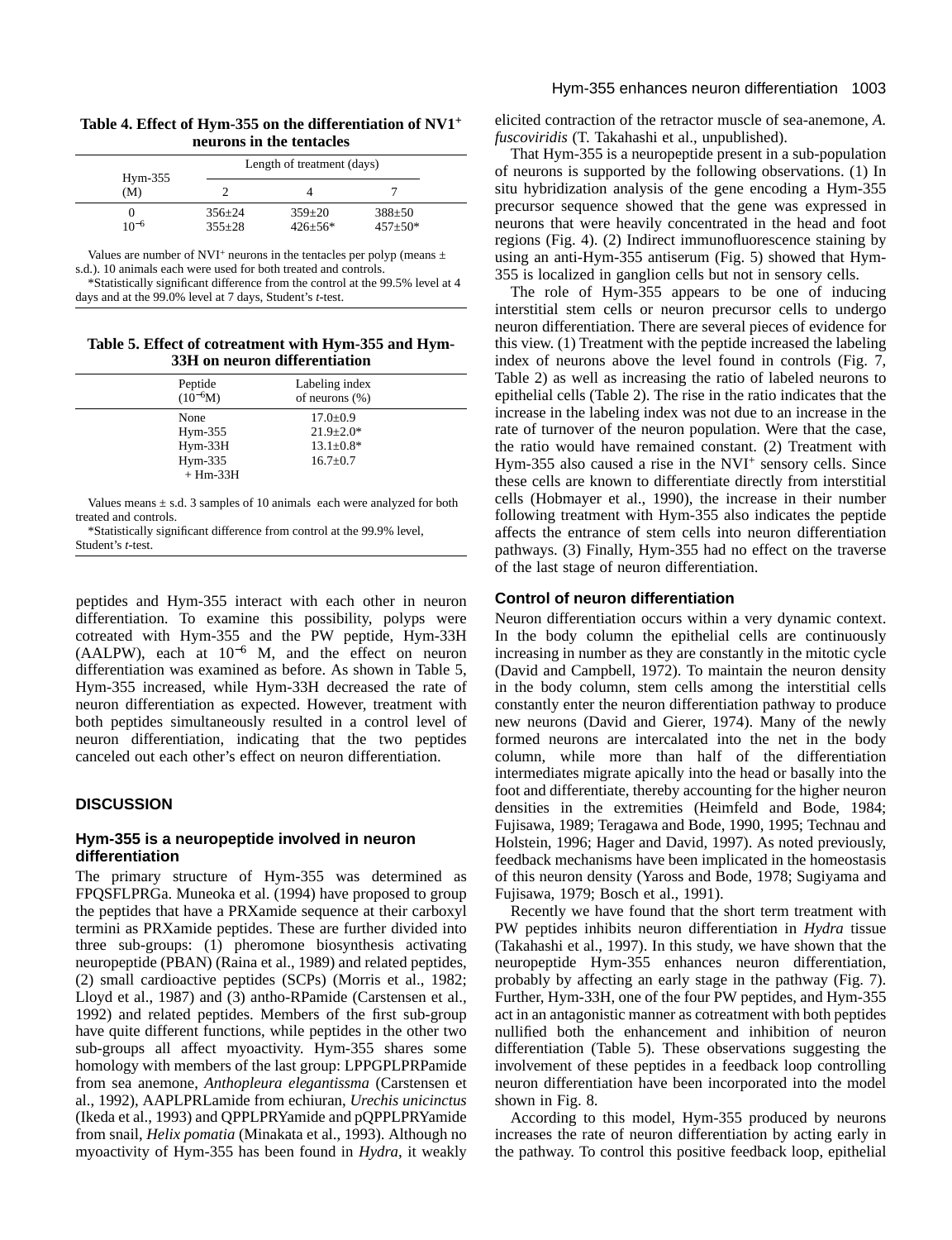

**Fig. 8.** A feedback model for the control of neuron differentiation.

cells produce PW peptides (O. Koizumi et al., unpublished) that block either stem cell commitment or traverse of the nerve cell differentiation pathway. Thus, the two peptides balance one another's effects either as part of a single feedback loop, or by acting on different parts of the differentiation pathway.

However, the feedback mechanism is incomplete in this form. Were the PW peptide continuously produced and released by epithelial cells, then the introduction of a few interstitial cells into tissue devoid of neurons would never lead to neuron differentiation because the relative concentration of the neuron inhibitor, the PW peptide, would be too high. Yet, interstitial cells do produce neurons under these conditions (Bosch et al., 1991). Thus, there must be an additional mechanism affecting the PW peptides. One possibility, as shown by the dotted arrow in Fig. 8, is that the mature neurons control the production and/or release of PW peptides in the epithelial cells. Then the amount of PW peptide released would be proportional to the neuron density. Since there could be local fluctuations in nerve cell density along the body column, we postulate that the third factor operates either by cell-cell contact or short-range diffusion, over a few cell diameter lengths.

This three-part mechanism would permit adjustments in the rate of nerve cell production to maintain the nerve cell density in the adult over the long term. For example, should the neuron density decline precipitously, then the level of PW would eventually be so low as to be ineffective. Subsequently, the auto-catalytic part of the feedback loop involving Hym-355 would take over leading to a rise in nerve cell density. Consistent with this idea, O. Koizumi et al. (unpublished) have shown that long-term treatment with a PW peptide initially causes a drop in nerve cell density, but later a recovery occurs.

One other aspect of the nerve net needs to be addressed. The neuron density, and hence the rate of neuron differentiation, is  $6-10\times$  higher in the head and  $3-4\times$  higher in the foot than in the body column (Bode et al., 1973). In large measure the higher rates in the extremities are due to the migration of neuron differentiation intermediates from the body column into both extremities (Heimfeld and Bode, 1984; Fujisawa, 1989; Teragawa and Bode, 1990, 1995; Technau and Holstein, 1996; Hager and David, 1997). The described feedback loop (Fig. 8) would result in a uniform neuron density throughout the animal. The differences in density may be explained in two possible ways. Since the density of neurons producing Hym355 is much higher in the head and foot than in the body column (see Figs 4, 5), the higher level of Hym-355 could result in a higher rate of nerve cell differentiation. Another possibility is that additional factors are involved. The head activator, an 11-amino acid peptide, is found in high concentration in the head, but in decreasing amounts down the column (Schaller and Gierer, 1973; Schaller and Bodenmueller, 1981). It may specifically enhance the effects of Hym-355 on nerve cell differentiation in the head.

The excellent technical assistance of the late Mr Norio Sugimoto is greatly appreciated. This work was supported by grants from the Ministry of Education, Science, Sport and Culture of Japan (to T. F. and O. K.), the Sumitomo Foundation (to T. F.), Deutsche Forschungsgemeinschaft (to T. C. G. B.), and NIH (PO1-HD271739) and NSF (IBN-9723660) (to H. R. B.). T. T. and S. Y. were postdoctoral fellows supported by the Japan Society for Promotion of Science.

## **REFERENCES**

- Berking, S. (1979). Control of nerve cell formation from multipotent stem cells in *Hydra. J. Cell Sci*. **40,** 193-205.
- **Bode, H. R.** (1992). Continuous conversion of neuron phenotype in *Hydra*. *Trends Genet*. **8,** 279-284.
- **Bode, H. R., Berking, S., David, C. N., Gierer, A., Schaller, H. and Trenkner, E.** (1973). Quantitative analysis of cell types during growth and regeneration in *Hydra*. *Wilhelm Roux's Arch. Entw. mech. Org.* **117,** 269- 285.
- Bode, H. R., Heimfeld, S., Chow, M. and Huang, L. W. (1987). Gland cells arise by differentiation from interstitial cells in *Hydra attenuata*. *Dev. Biol.* **122,** 577-585.
- **Bode, H. R., Gee L. W. and Chow M.** (1990). Neuron differentiation in *Hydra* involves dividing intermediates *Dev. Biol.* **139,** 231-243.
- **Bosch, T. C. G. and David, C. N.** (1987). Stem cells of *Hydra magnipapillata* can differentiate into somatic cells and germ line cells. *Dev. Biol.* **121,** 182- 191.
- **Bosch, T. C. G., Rollbuehler, R., Scheider, B. and David, C. N.** (1991). Role of the cellular environment in interstitial stem cell proliferation in *Hydra*. *Roux's Arch. Dev. Biol.* **200,** 269-276.
- **Campbell, R. D.** (1967a). Tissue dynamics of steady-state growth in *Hydra litoralis.* I. Patterns of cell division. *Dev. Biol.* **15,** 487-502.
- **Campbell, R. D.** (1967b). Tissue dynamics of steady-state growth in *Hydra litoralis.* II. Patterns of tissue movement. *J. Morphol.* **121,**19-28.
- **Campbell, R. D.** (1973). Vital marking of single cells in developing tissues: India ink injection to trace tissue movements in *Hydra*. *J. Cell Sci.* **23,** 651- 661.
- **Campbell, R. D. and David, C. N.** (1974). Cell cycle kinetics and development of *Hydra attenuata*. II. Interstitial cells. *J. Cell Sci.* **16,** 349- 358.
- **Carstensen, K., Rinehart, K. L., McFarlane, Z. D. and Grimmelikhuijzen, C. J. P.** (1992). Isolation of Leu-Pro-Pro-Gly-Pro-Leu-Pro-Arg-Pro-NH2 (antho-RPamide), an *N*-terminally protected, biologically active neuropeptide from sea anemones. *Peptides* **13,** 851-857.
- **Chomczynski, P. and Sacchi, N.** (1987). Single-step method of RNA isolation by acid guanidinium thiocyanate-phenol-chloroform extraction. *Anal. Biochem*. **162**, 156-159
- **David, C. N.** (1973). A quantitative method for maceration of *Hydra* tissue. *Wilhelm Roux's Arch. Entw. mech. Org.* **171,** 259-268.
- David, C. N. and Campbell, R. D. (1972). Cell cycle kinetics and development of *Hydra attenuata*. I. Epithelial cells. *J. Cell Sci.* **11,** 557-568.
- **David, C. N. and Gierer, A.** (1974). Cell cycle kinetics and development of *Hydra attenuata*. III. Nerve and nematocyte differentiation. *J. Cell Sci.* **16***,* 359-375.
- **David, C. N. and Plotnik, I.** (1980). Distribution of interstitial stem cells in *Hydra*. *Dev. Biol*. **76,** 175-184.
- **Dunne, J., Javois, L C., Huang, L. W. and Bode, H. R.** (1985). A subset of cells in the nerve net of *Hydra oligactis* defined by a monoclonal antibody: Its arrangement and development. *Dev. Biol*. **109***,* 41-53.
- **Fujisawa, T.** (1989). Role of interstitial cell migration in generating position-